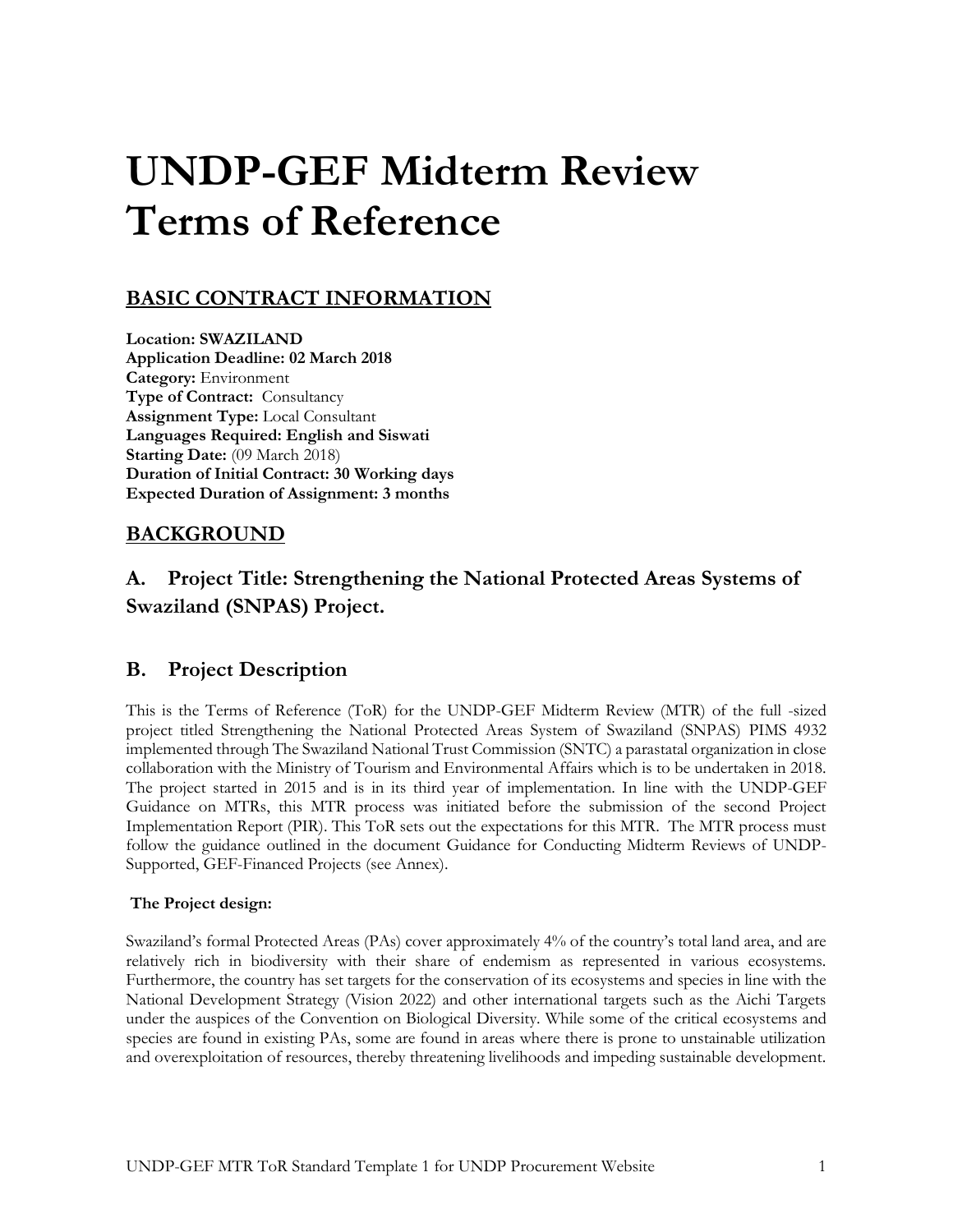The Strengthening National Protected Areas Systems (SNPAS) in Swaziland is a six years (2014-2020) Project funded by GEF aims at developing, expanding and effectively managing the capacities of Swaziland's PAs network in order to adequately protect the biodiversity. This will be undertaken through the "landscapes" approach towards sustainable development and will involve integrated land and natural resource management that transforms the current PA patchwork into network and enhance vulnerable communities' livelihoods, in particular those adjacent to the PAs.

The Swaziland National Trust Commission (SNTC) a parastatal organisation is the implementing agency in close collaboration with the Ministry of Tourism and Environmental affairs.

The SNPAS Project has been organized around three components: (i) knowledge-based platform operationalised at the national, regional and community levels to address current and emerging threats to PAs and biodiversity conservation; (ii Expansion of PA network, and (iii) strengthening PA functioning through improved conservation management and operational support for existing and new PAs, including both formal and informal. PAs will be established and managed in critical biodiversity areas as clusters, integrating different sites that are managed by the Government of Swaziland (GoS), the private sector and local communities and enable a matrix of complemental land-use activities across board.

# **DUTIES AND RESPONSIBILITIES**

## **C. Scope of Work and Key Tasks**

The MTR team will consist of two independent consultants that will conduct the MTR - one team leader (with experience and exposure to projects and evaluations in other regions globally) and one local team expert with experience in Swaziland.

The MTR team will first conduct a document review of project documents (i.e. PIF, UNDP Initiation Plan, Project Document, ESSP, Project Inception Report, PIRs, Finalized GEF focal area Tracking Tools, Project Appraisal Committee meeting minutes, Financial and Administration guidelines used by Project Team, project operational guidelines, manuals and systems, etc.) provided by the Project Team and Commissioning Unit. Then they will participate in a MTR inception workshop to clarify their understanding of the objectives and methods of the MTR, producing the MTR inception report thereafter. The MTR mission will then consist of interviews and site visits to selected areas in the Project areas including Mkhaya Cluster, Lubombo Cluster, Malolotja cluster and Ngwempisi Cluster.

The MTR team will assess the following four categories of project progress and produce a draft and final MTR report. See the *Guidance For Conducting Midterm Reviews of UNDP-Supported, GEF-Financed Projects* (http://web.undp.org/evaluation/documents/guidance/GEF/mid-

term/Guidance\_Midterm%20Review%20\_EN\_2014.pdf) for requirements on ratings. No overall rating is required.

### **1. Project Strategy**

*Project Design:* 

- Review the problem addressed by the project and the underlying assumptions. Review the effect of any incorrect assumptions or changes to the context to achieving the project results as outlined in the Project Document.
- Review the relevance of the project strategy and assess whether it provides the most effective route towards expected/intended results.
- Review how the project addresses country priorities
- Review decision-making processes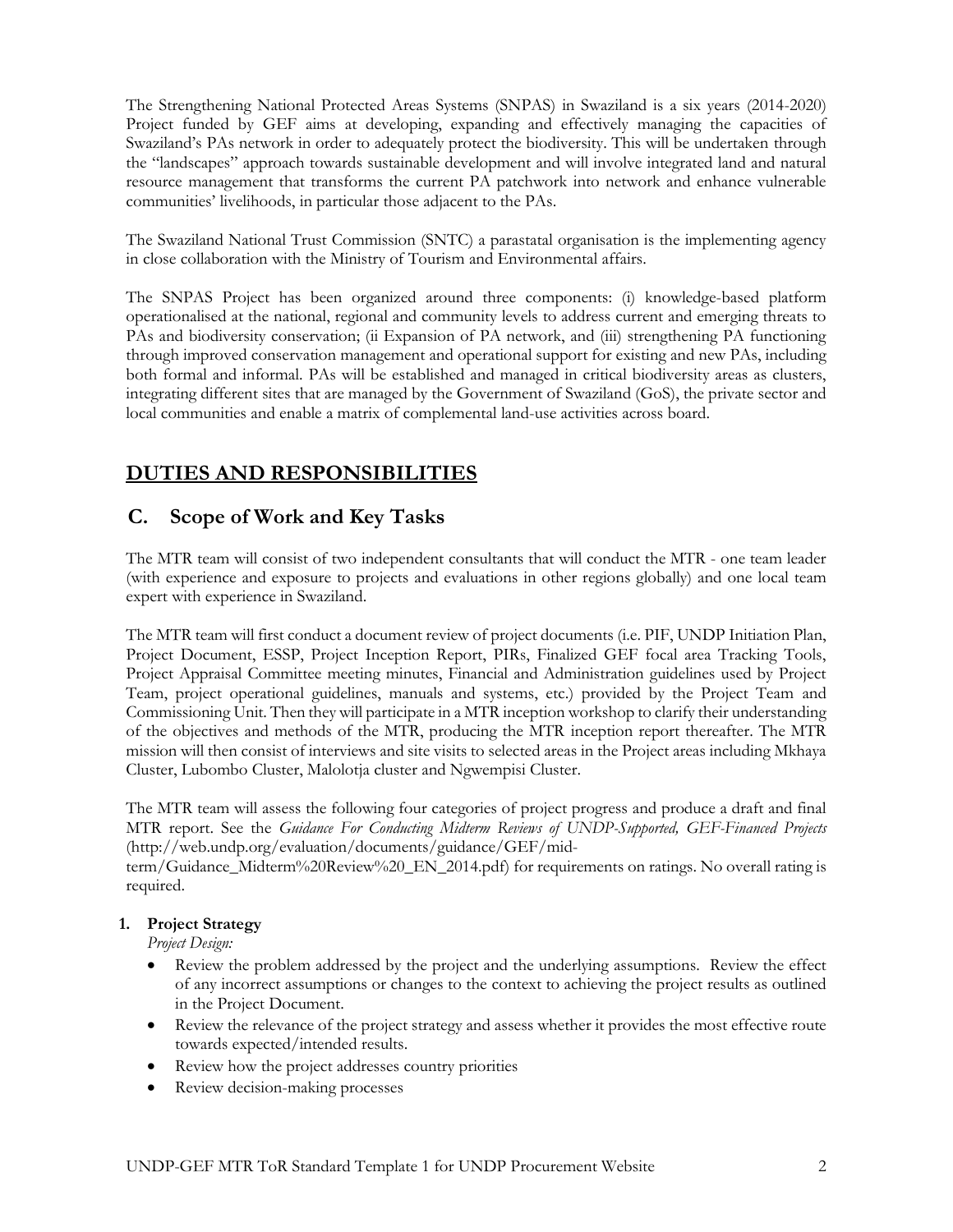#### *Results Framework/Logframe:*

- Undertake a critical analysis of the project's logframe indicators and targets, assess how "SMART" the midterm and end-of-project targets are (Specific, Measurable, Attainable, Relevant, Timebound), and suggest specific amendments/revisions to the targets and indicators as necessary.
- Examine if progress so far has led to, or could in the future catalyse beneficial development effects (i.e. income generation, gender equality and women's empowerment, improved governance etc...) that should be included in the project results framework and monitored on an annual basis.

#### **2. Progress Towards Results**

- Review the logframe indicators against progress made towards the end-of-project targets; populate the Progress Towards Results Matrix, as described in the *Guidance For Conducting Midterm Reviews of UNDP-Supported, GEF-Financed Projects*; colour code progress in a "traffic light system" based on the level of progress achieved; assign a rating on progress for the project objective and each outcome; make recommendations from the areas marked as "not on target to be achieved" (red).
- Compare and analyse the GEF Tracking Tool at the Baseline with the one completed right before the Midterm Review.
- Identify remaining barriers to achieving the project objective.
- By reviewing the aspects of the project that have already been successful, identify ways in which the project can further expand these benefits.

#### **3. Project Implementation and Adaptive Management**

- Using the *Guidance For Conducting Midterm Reviews of UNDP-Supported, GEF-Financed Projects*; assess the following categories of project progress:
- Management Arrangements
- Work Planning
- Finance and co-finance
- Project-level monitoring and evaluation systems
- Stakeholder Engagement
- Reporting
- **Communications**

#### **4. Sustainability**

Assess overall risks to sustainability factors of the project in terms of the following four categories:

- Financial risks to sustainability
- Socio-economic risks to sustainability
- Institutional framework and governance risks to sustainability
- Environmental risks to sustainability

The MTR consultant/team will include a section in the MTR report setting out the MTR's evidence-based **conclusions**, in light of the findings.

Additionally, the MTR consultant/team is expected to make **recommendations** to the Project Team. Recommendations should be succinct suggestions for critical intervention that are specific, measurable, achievable, and relevant. A recommendation table should be put in the report's executive summary. The MTR consultant/team should make no more than 15 recommendations total.

## **D. Expected Outputs and Deliverables**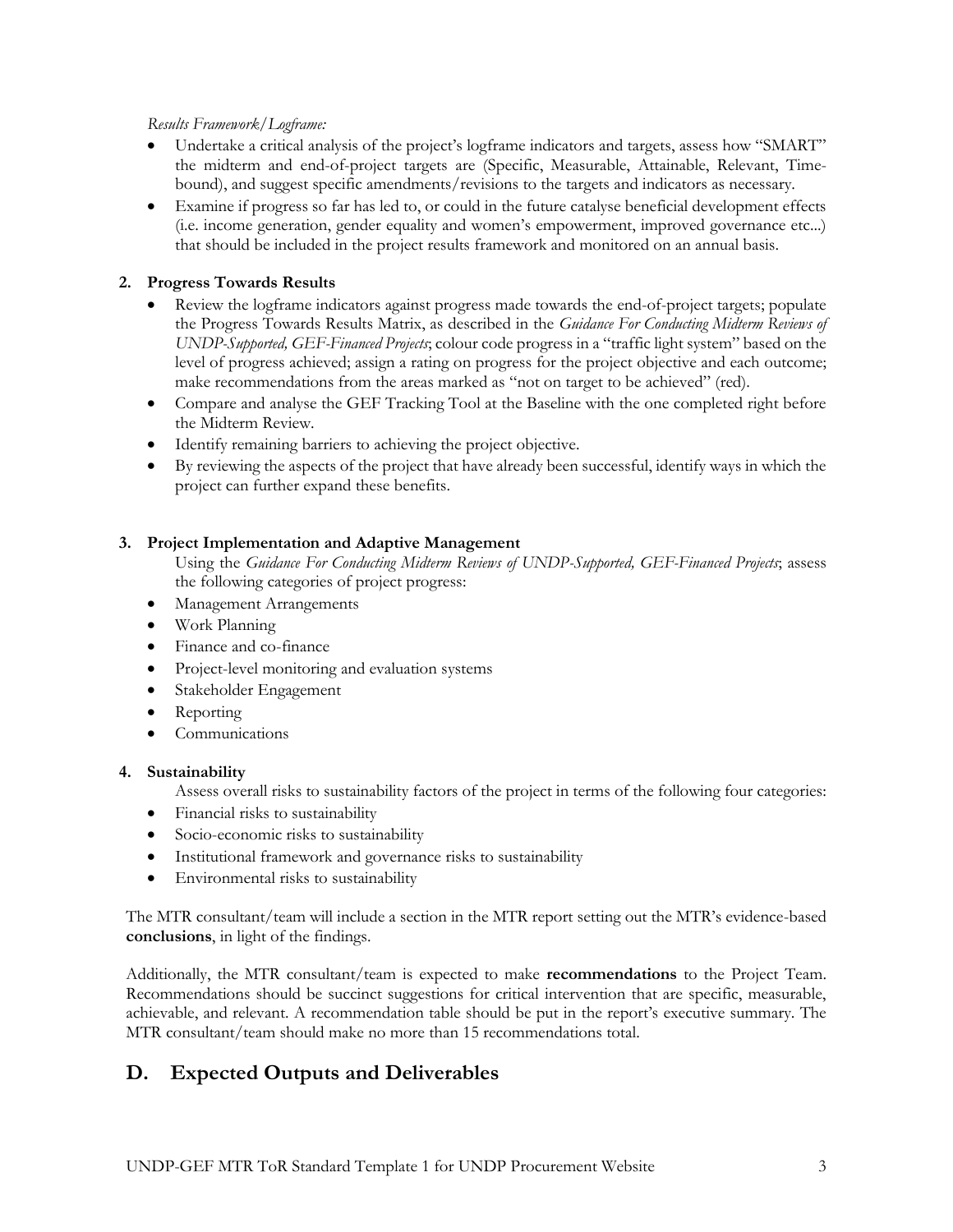The MTR consultant/team shall prepare and submit:

- MTR Inception Report: MTR team clarifies objectives and methods of the Midterm Review no later than 2 weeks before the MTR mission. To be sent to the Commissioning Unit and project management. Approximate due date: (26 March 2018)
- Presentation: Initial Findings presented to project management and the Commissioning Unit at the end of the MTR mission. Approximate due date: (30 April 2018)
- Draft Final Report: Full report with annexes within 3 weeks of the MTR mission. Approximate due date: (18 May 2018).
- Final Report\*: Revised report with annexed audit trail detailing how all received comments have (and have not) been addressed in the final MTR report. To be sent to the Commissioning Unit within 1 week of receiving UNDP comments on draft. Approximate due date: 25 May 2018)

\*The final MTR report must be in English. If applicable, the Commissioning Unit may choose to arrange for a translation of the report into a language more widely shared by national stakeholders.

## **E. Institutional Arrangement**

The principal responsibility for managing this MTR resides with the Commissioning Unit. The Commissioning Unit for this project's MTR is the UNDP Swaziland Country Office (CO) with the support of the SNPAS PMU. The CO will contract the team of two (2) consultants, one international and one national. The lead will be the International consultant and the Local counterpart will make inputs to the deliverables as guided by the International Consultant.

The Commissioning Unit will contract the consultants and ensure the timely provision of per diems and travel arrangements within the country for the MTR team. The Project Team/PMU will be responsible for liaising with the MTR team to provide all relevant documents, set up stakeholder interviews, and arrange field visits/Travel arrangement.

## **F. Duration of the Work**

The total duration of the MTR will be approximately *(30 of days)* over a period of (12 *weeks )* starting *(09 March 2018*), and shall not exceed five months from when the consultant(s) are hired. The tentative MTR timeframe is as follows:

- *(02March 2018):* Application closes
- *(06 March 2018):* Selection of MTR Team
- *(09 March 2018):* Prep the MTR Team (handover of project documents)
- *04 days:* Document review and preparing MTR Inception Report
- *26 March 2018* : Finalization and Validation of MTR Inception Report- latest start of MTR mission
- *09 -27 April 2018:* MTR mission: stakeholder meetings, interviews, field visits
- *(30 April 2018):* Mission wrap-up meeting & presentation of initial findings- earliest end of MTR mission
- *10 days:* Preparing draft report
- *5 days:* Incorporating audit trail on draft report/Finalization of MTR report (note: accommodate time delay in dates for circulation and review of the draft report)
- *(25 May 2018):* Preparation & Issue of Management Response
- *(31 May 2018):* Expected date of full MTR completion

The date start of contract is (09 March 2017).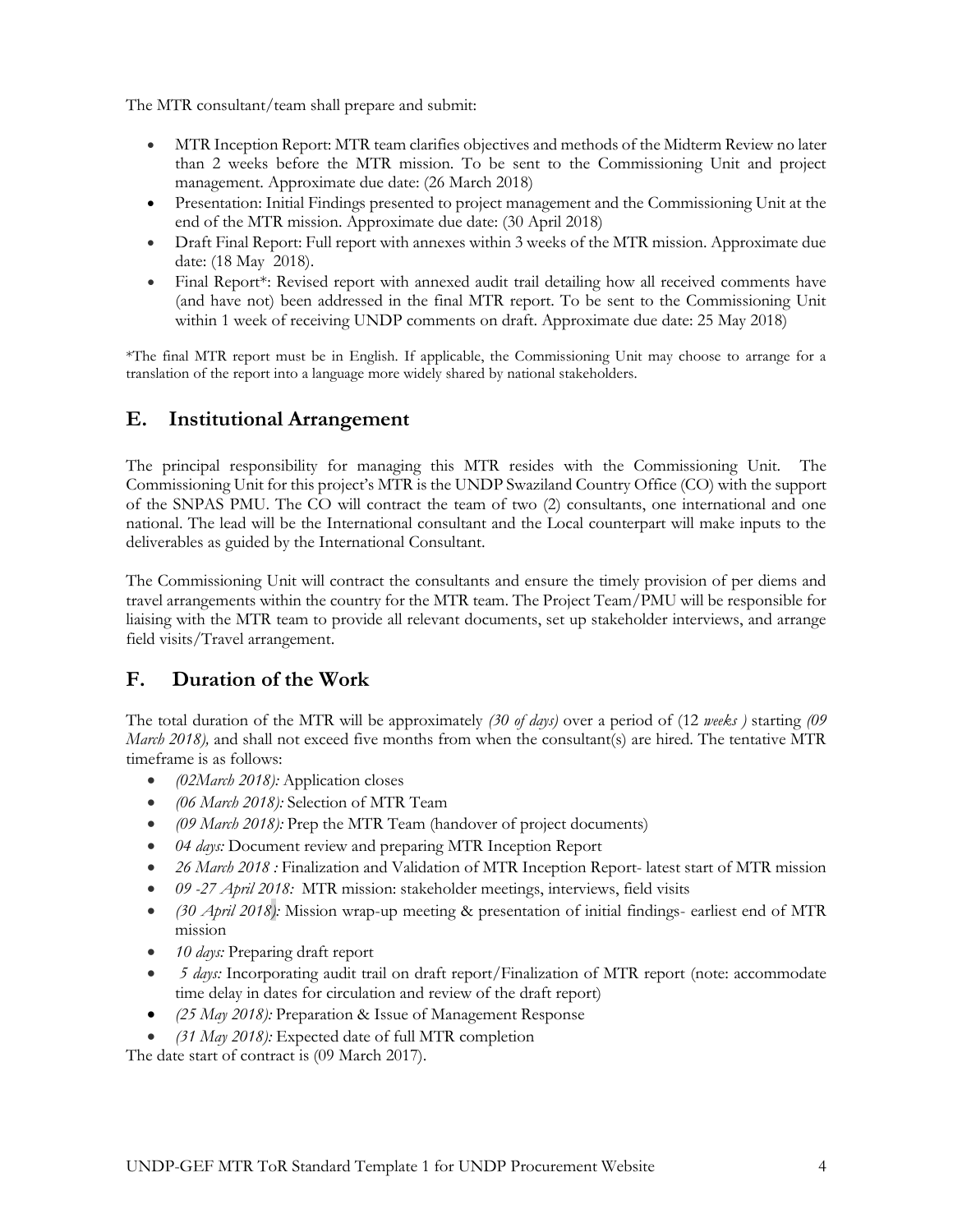## **G. Duty Station**

The Consultants Duty Station shall be the SNTC/ SNPAS offices at Lobamba for the contract duration. Engagement of stakeholders is vital to a successful MTR. Additionally, the MTR team is expected to conduct field missions to project sites covering the Malolotja Cluster, Lubombo Cluster, Ngwempisi Cluster and Mkhaya Cluster.

## **Travel:**

• No international travel is required for the local consultant during the MTR mission;

# **REQUIRED SKILLS AND EXPERIENCE**

## **H. Qualifications of the Successful Applicants**

The selection of consultants will be aimed at maximizing the overall "team" qualities in the following areas:

- Specialist technical knowledge in the field of biodiversity conversation and ecosystems Management in particular protected area system strengthening in relation to 2030 agenda. (10%)
- Recent experience with result-based management evaluation methodologies (15%);
- Experience applying SMART indicators, targets and reconstructing or validating baseline scenarios  $(10\%)$ ;
- Experience working with the GEF or GEF-evaluations (15%);
- Experience working in the SADC region and working experience in Swaziland is desirable (5%);
- Work experience for at least 10 years in fields related to Environment, Biodiversity, Ecosystems or related fields (15%),
- Demonstrated understanding of issues related to gender and Biodiversity; experience in gender sensitive evaluation and analysis (10%);
- Excellent communication skills (5%);
- Demonstrable analytical skills (5%);
- Project evaluation/review experiences within United Nations system will be considered an asset;
- A Master's degree in Sustainable development, Environmental Science, Natural Resources Management or other closely related field (10%).

#### *Consultant Independence:*

The consultants cannot have participated in the project preparation, formulation, and/or implementation (including the writing of the Project Document) and should not have a conflict of interest with project's related activities.

## **APPLICATION PROCESS**

## **I. Scope of Price Proposal and Schedule of Payments**

#### *Financial Proposal:*

- Financial proposals must be "all inclusive" and expressed in a lump-sum for the total duration of the contract. The term "all inclusive" implies all cost (professional fees, travel costs, living allowances etc.);
- The lump sum is fixed regardless of changes in the cost components.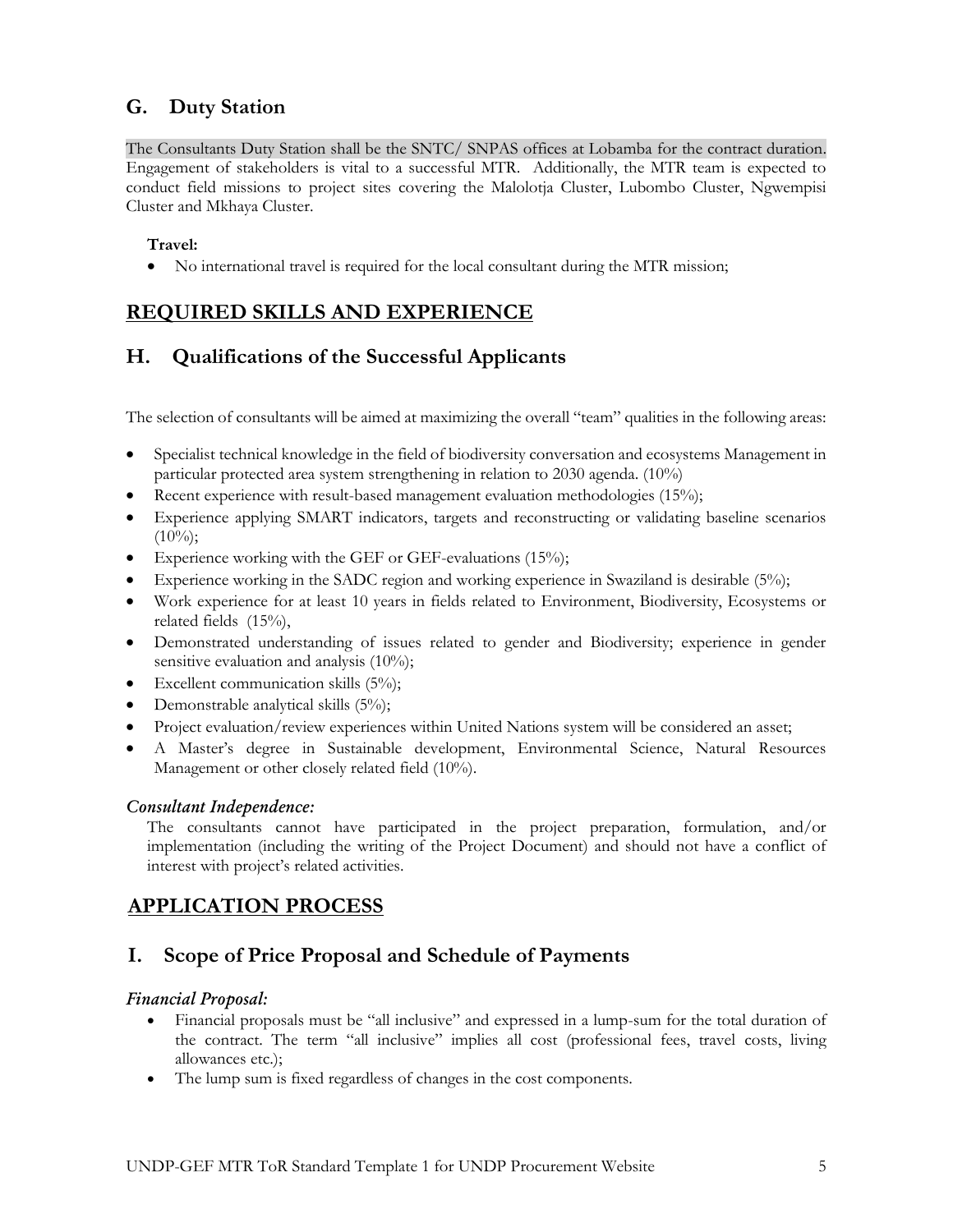#### *Schedule of Payments:*

10% of payment upon approval of the MTR Inception Report 30% upon submission of the draft MTR Report 60% upon finalization of the MTR Report

Or, as otherwise agreed between the Commissioning Unit and the MTR team.

## **J. Recommended Presentation of Offer**

- a) **Personal CV**, indicating all past experience from similar projects, as well as the contact details (email and telephone number) of the Candidate and at least three (3) professional references;
- b) **Brief description of approach to work/technical proposal** of why the individual considers him/herself as the most suitable for the assignment, and a proposed methodology on how they will approach and complete the assignment; (max 1 page)
- c) **Financial Proposal** that indicates the all-inclusive fixed total contract price, supported by a breakdown of costs, as per template provided. If an applicant is employed by an organization/company/institution, and he/she expects his/her employer to charge a management fee in the process of releasing him/her to UNDP under Reimbursable Loan Agreement (RLA), the applicant must indicate at this point, and ensure that all such costs are duly incorporated in the financial proposal submitted to UNDP. See Letter of Confirmation of Interest template for financial proposal template.

Incomplete applications will be excluded from further consideration.

## **K. Criteria for Selection of the Best Offer**

The award of the contract will be made to the Individual Consultant who has obtained the highest Combined Score and has accepted UNDP's General Terms and Conditions. Only those applications which are responsive and compliant will be evaluated. The offers will be evaluated using the "Combined Scoring method" where:

- a) The educational background and experience on similar assignments will be weighted a max. of  $70\%$ ;
- b) The price proposal will weigh as 30% of the total scoring.

## **L. Annexes to the MTR ToR**

Include *Guidance For Conducting Midterm Reviews of UNDP-Supported, GEF-Financed Projects* and other existing literature or documents that will help candidates gain a better understanding of the project situation and the work required.

Possible annexes include: (reference ToR Annexes in Annex 3 of *Guidance For Conducting Midterm Reviews of UNDP-Supported, GEF-Financed Projects*)

- List of documents to be reviewed by the MTR Team
- Guidelines on Contents for the Midterm Review Report
- UNEG Code of Conduct for Evaluators/Midterm Review Consultants
- MTR Required Ratings Table and Ratings Scales
- MTR Report Clearance Form
- Sample MTR Evaluative Matrix
- Progress Towards Results Matrix and MTR Ratings & Achievement Summary Tables (in Word)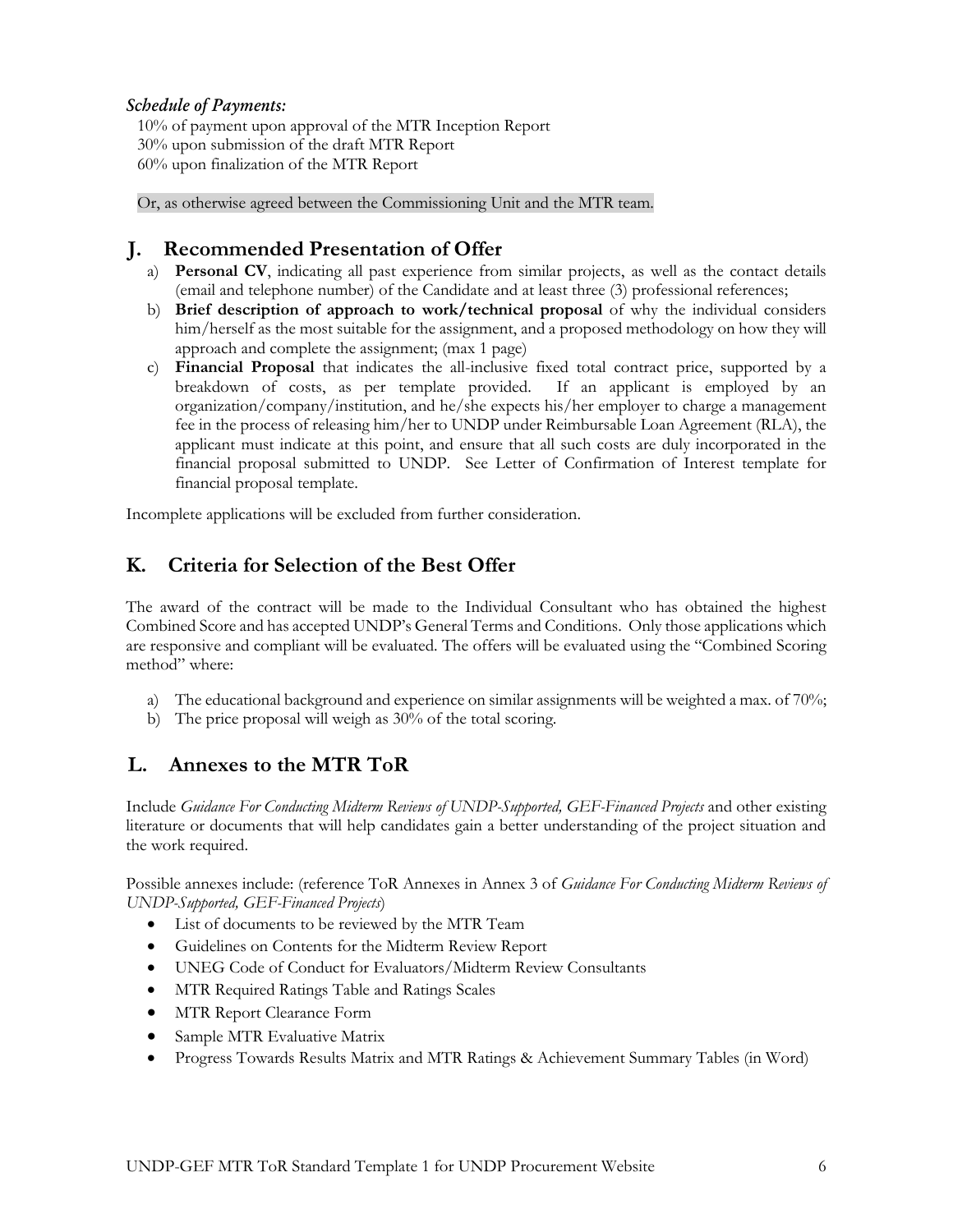#### **ToR ANNEX B: Guidelines on Contents for the Midterm Review Report**<sup>1</sup>

- **i.** Basic Report Information *(for opening page or title page)*
	- Title of UNDP supported GEF financed project
	- UNDP PIMS# and GEF project ID#
	- MTR time frame and date of MTR report
	- Region and countries included in the project
	- GEF Operational Focal Area/Strategic Program
	- Executing Agency/Implementing Partner and other project partners
	- MTR team members
	- Acknowledgements
- **ii.** Table of Contents
- **iii.** Acronyms and Abbreviations
- **1.** Executive Summary *(3-5 pages)*
	- Project Information Table
	- Project Description (brief)
	- Project Progress Summary (between 200-500 words)
	- MTR Ratings & Achievement Summary Table
	- Concise summary of conclusions
	- Recommendation Summary Table
- **2.** Introduction *(2-3 pages)*
	- Purpose of the MTR and objectives
	- Scope & Methodology: principles of design and execution of the MTR, MTR approach and data collection methods, limitations to the MTR
	- Structure of the MTR report
- **3.** Project Description and Background Context *(3-5 pages)*
	- Development context: environmental, socio-economic, institutional, and policy factors relevant to the project objective and scope
	- Problems that the project sought to address: threats and barriers targeted
	- Project Description and Strategy: objective, outcomes and expected results, description of field sites (if any)
	- Project Implementation Arrangements: short description of the Project Board, key implementing partner arrangements, etc.
	- Project timing and milestones
	- Main stakeholders: summary list
- **4.** Findings *(12-14 pages)*

 $\overline{\phantom{a}}$ 

- **4.1** Project Strategy
	- Project Design
	- Results Framework/Logframe
- **4.2** Progress Towards Results
	- Progress towards outcomes analysis
	- Remaining barriers to achieving the project objective
- **4.3** Project Implementation and Adaptive Management
	- Management Arrangements
	- Work planning
	- Finance and co-finance
	- Project-level monitoring and evaluation systems
	- Stakeholder engagement

<sup>&</sup>lt;sup>1</sup> The Report length should not exceed 40 pages in total (not including annexes).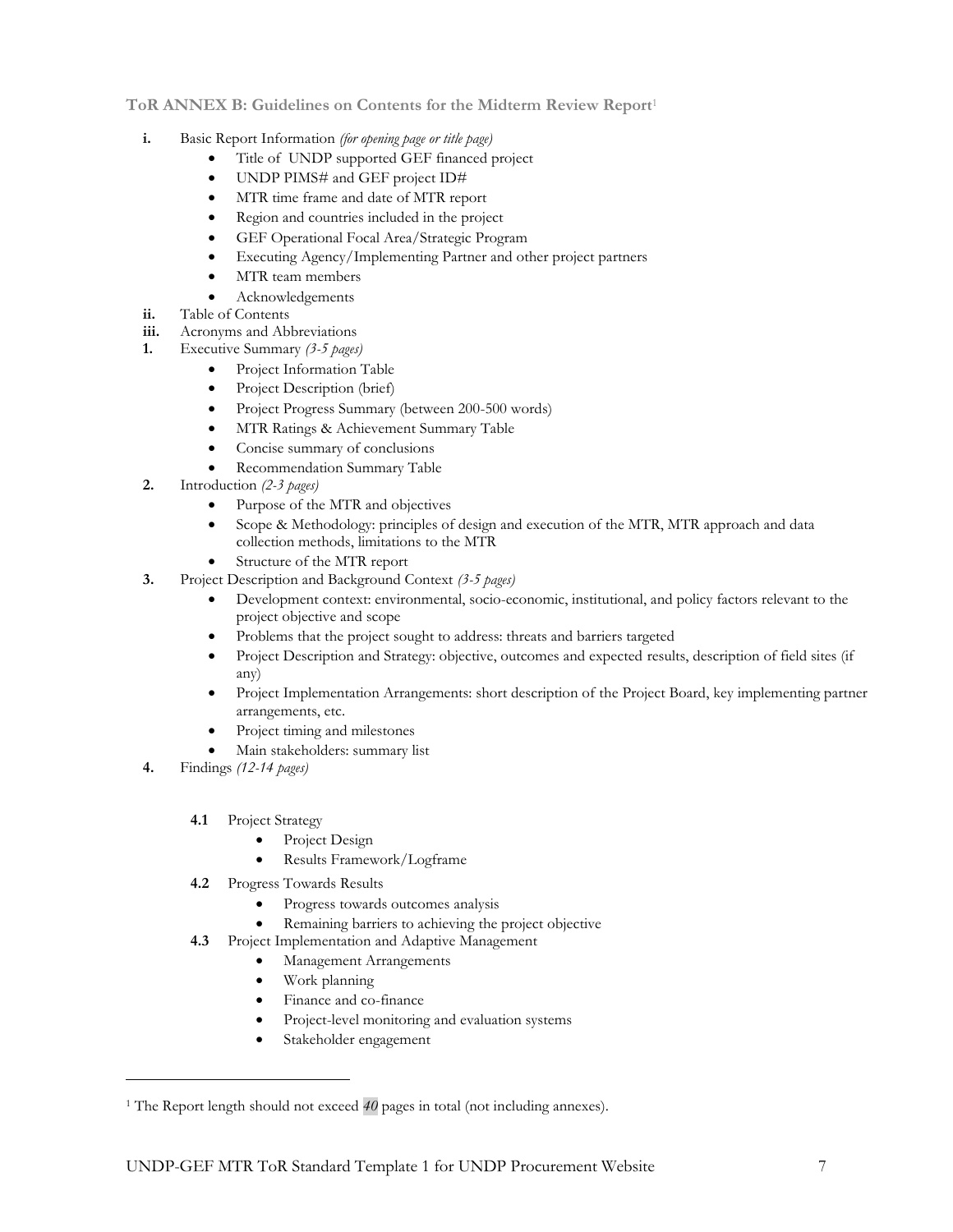- **Reporting**
- **Communications**
- **4.4** Sustainability
	- Financial risks to sustainability
	- Socio-economic to sustainability
	- Institutional framework and governance risks to sustainability
	- Environmental risks to sustainability
- **5.** Conclusions and Recommendations *(4-6 pages)*
	- **5.1 Conclusions** 
		- Comprehensive and balanced statements (that are evidence-based and connected to the MTR's findings) which highlight the strengths, weaknesses and results of the project
	- **5.2** Recommendations
		- Corrective actions for the design, implementation, monitoring and evaluation of the project
		- Actions to follow up or reinforce initial benefits from the project
		- Proposals for future directions underlining main objectives
- **6.** Annexes
	- MTR ToR (excluding ToR annexes)
	- MTR evaluative matrix (evaluation criteria with key questions, indicators, sources of data, and methodology)
	- Example Questionnaire or Interview Guide used for data collection
	- Ratings Scales
	- MTR mission itinerary
	- List of persons interviewed
	- List of documents reviewed
	- Co-financing table (if not previously included in the body of the report)
	- Signed UNEG Code of Conduct form
	- Signed MTR final report clearance form
	- *Annexed in a separate file:* Audit trail from received comments on draft MTR report
	- *Annexed in a separate file:* Relevant midterm tracking tools (*METT, FSC, Capacity scorecard, etc.)*

#### **ToR ANNEX C: Midterm Review Evaluative Matrix Template**

| <b>Evaluative Questions</b>                                                                                                                                                                                                                                                                                                              | Indicators                                                                                                                                                                                                    | <b>Sources</b>                                                                                                                                                          | Methodology                                                                                                                 |  |  |
|------------------------------------------------------------------------------------------------------------------------------------------------------------------------------------------------------------------------------------------------------------------------------------------------------------------------------------------|---------------------------------------------------------------------------------------------------------------------------------------------------------------------------------------------------------------|-------------------------------------------------------------------------------------------------------------------------------------------------------------------------|-----------------------------------------------------------------------------------------------------------------------------|--|--|
| Project Strategy: To what extent is the project strategy relevant to country priorities, country ownership,                                                                                                                                                                                                                              |                                                                                                                                                                                                               |                                                                                                                                                                         |                                                                                                                             |  |  |
| and the best route towards expected results?                                                                                                                                                                                                                                                                                             |                                                                                                                                                                                                               |                                                                                                                                                                         |                                                                                                                             |  |  |
| include evaluative<br>question(s)                                                                                                                                                                                                                                                                                                        | ( <i>i.e.</i> relationships established,<br>level of coherence between<br>project design and<br>implementation approach,<br>specific activities conducted,<br>quality of risk mitigation<br>strategies, etc.) | (i.e. project documents,<br>national policies or strategies,<br>websites, project staff, project<br>partners, data collected<br>throughout the MTR mission,<br>$etc.$ ) | ( <i>i.e.</i> document analysis, data<br>analysis, interviews with<br>project staff, interviews<br>with stakeholders, etc.) |  |  |
|                                                                                                                                                                                                                                                                                                                                          |                                                                                                                                                                                                               |                                                                                                                                                                         |                                                                                                                             |  |  |
|                                                                                                                                                                                                                                                                                                                                          |                                                                                                                                                                                                               |                                                                                                                                                                         |                                                                                                                             |  |  |
| achieved thus far?                                                                                                                                                                                                                                                                                                                       | Progress Towards Results: To what extent have the expected outcomes and objectives of the project been                                                                                                        |                                                                                                                                                                         |                                                                                                                             |  |  |
|                                                                                                                                                                                                                                                                                                                                          |                                                                                                                                                                                                               |                                                                                                                                                                         |                                                                                                                             |  |  |
|                                                                                                                                                                                                                                                                                                                                          |                                                                                                                                                                                                               |                                                                                                                                                                         |                                                                                                                             |  |  |
|                                                                                                                                                                                                                                                                                                                                          |                                                                                                                                                                                                               |                                                                                                                                                                         |                                                                                                                             |  |  |
| Project Implementation and Adaptive Management: Has the project been implemented efficiently, cost-<br>effectively, and been able to adapt to any changing conditions thus far? To what extent are project-level<br>monitoring and evaluation systems, reporting, and project communications supporting the project's<br>implementation? |                                                                                                                                                                                                               |                                                                                                                                                                         |                                                                                                                             |  |  |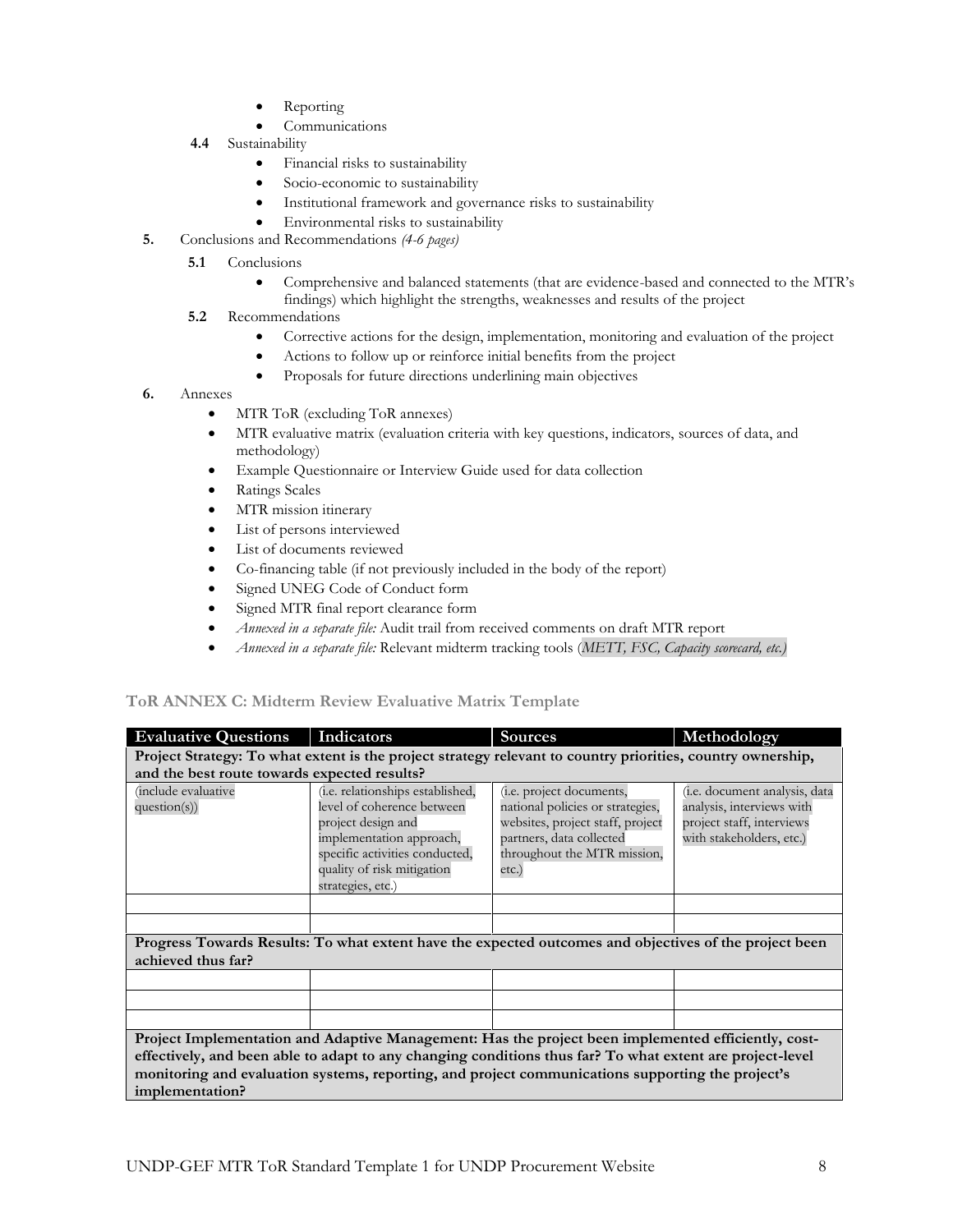| Sustainability: To what extent are there financial, institutional, socio-economic, and/or environmental<br>risks to sustaining long-term project results? |  |  |  |  |
|-----------------------------------------------------------------------------------------------------------------------------------------------------------|--|--|--|--|
|                                                                                                                                                           |  |  |  |  |
|                                                                                                                                                           |  |  |  |  |
|                                                                                                                                                           |  |  |  |  |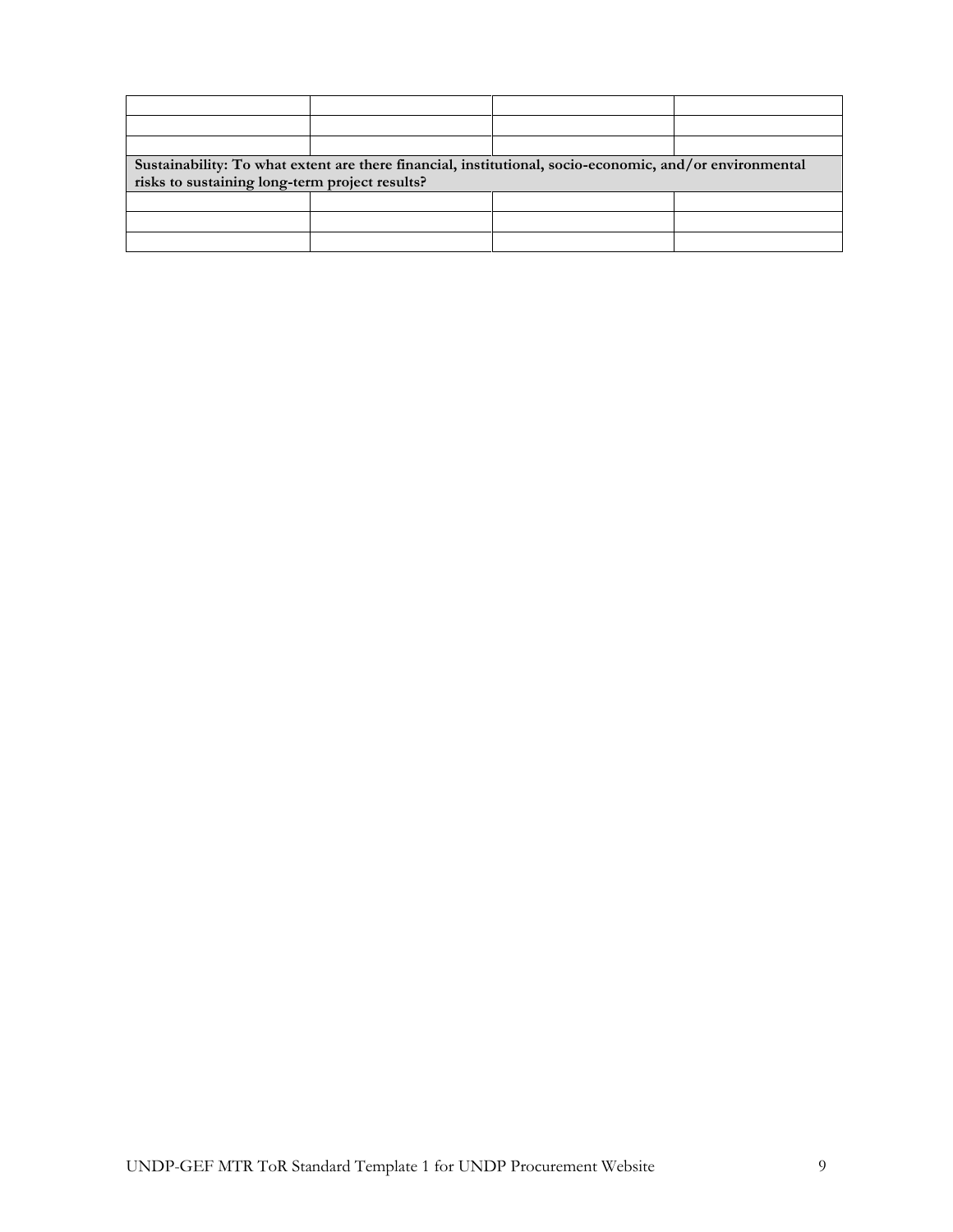#### **ToR ANNEX D: UNEG Code of Conduct for Evaluators/Midterm Review Consultants<sup>2</sup>**

#### **Evaluators/Consultants:**

| 1. Must present information that is complete and fair in its assessment of strengths and weaknesses so that decisions |  |  |
|-----------------------------------------------------------------------------------------------------------------------|--|--|
| or actions taken are well founded.                                                                                    |  |  |

- 2. Must disclose the full set of evaluation findings along with information on their limitations and have this accessible to all affected by the evaluation with expressed legal rights to receive results.
- 3. Should protect the anonymity and confidentiality of individual informants. They should provide maximum notice, minimize demands on time, and respect people's right not to engage. Evaluators must respect people's right to provide information in confidence, and must ensure that sensitive information cannot be traced to its source. Evaluators are not expected to evaluate individuals, and must balance an evaluation of management functions with this general principle.
- 4. Sometimes uncover evidence of wrongdoing while conducting evaluations. Such cases must be reported discreetly to the appropriate investigative body. Evaluators should consult with other relevant oversight entities when there is any doubt about if and how issues should be reported.
- 5. Should be sensitive to beliefs, manners and customs and act with integrity and honesty in their relations with all stakeholders. In line with the UN Universal Declaration of Human Rights, evaluators must be sensitive to and address issues of discrimination and gender equality. They should avoid offending the dignity and self-respect of those persons with whom they come in contact in the course of the evaluation. Knowing that evaluation might negatively affect the interests of some stakeholders, evaluators should conduct the evaluation and communicate its purpose and results in a way that clearly respects the stakeholders' dignity and self-worth.
- 6. Are responsible for their performance and their product(s). They are responsible for the clear, accurate and fair written and/or oral presentation of study limitations, findings and recommendations.
- 7. Should reflect sound accounting procedures and be prudent in using the resources of the evaluation.

#### **MTR Consultant Agreement Form**

| Agreement to abide by the Code of Conduct for Evaluation in the UN System:                                            |        |
|-----------------------------------------------------------------------------------------------------------------------|--------|
|                                                                                                                       |        |
|                                                                                                                       |        |
| I confirm that I have received and understood and will abide by the United Nations Code of Conduct for<br>Evaluation. |        |
|                                                                                                                       | (Date) |
|                                                                                                                       |        |

 $\overline{\phantom{a}}$ 

<sup>2</sup> [www.undp.org/unegcodeofconduct](http://www.undp.org/unegcodeofconduct)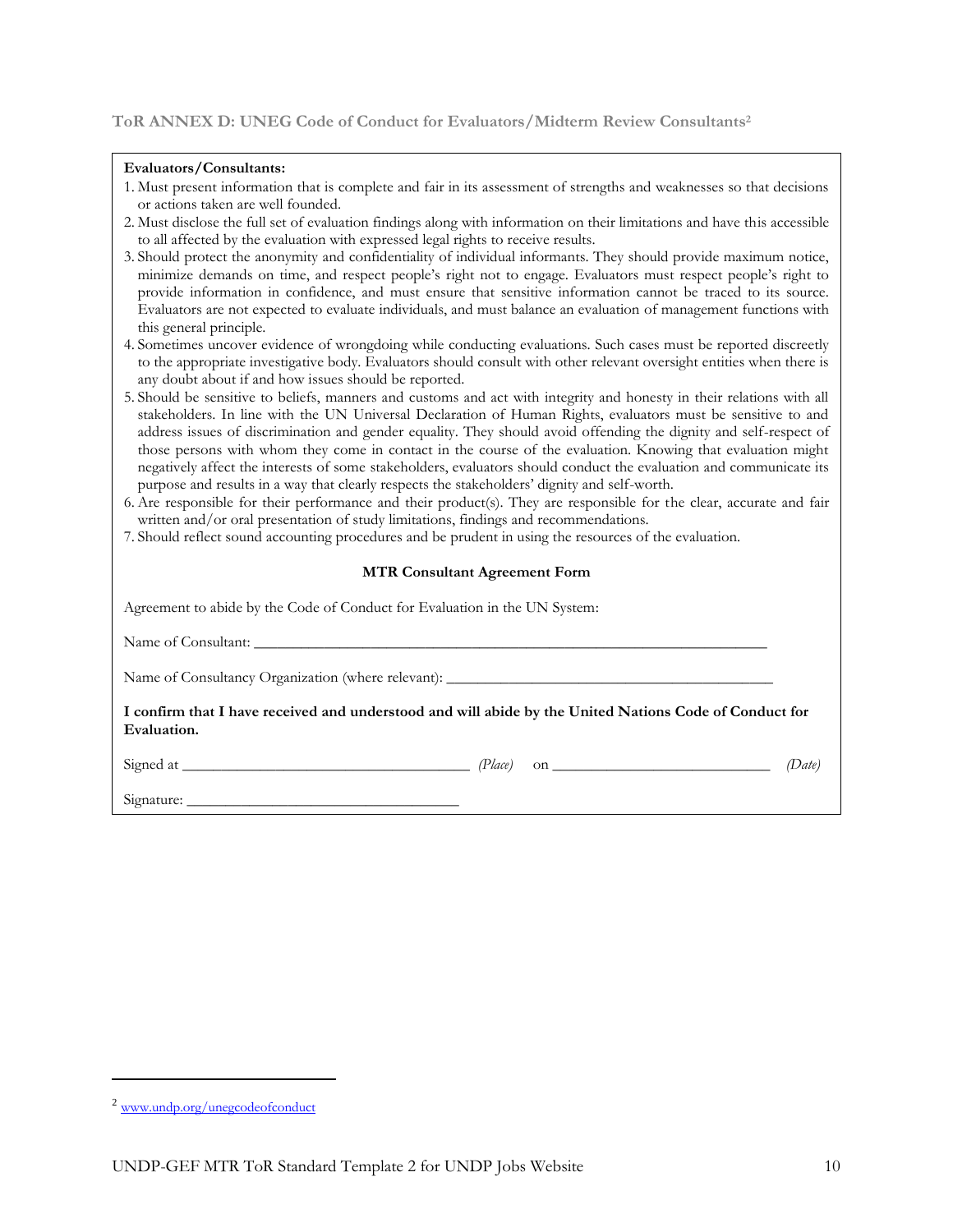## **ToR ANNEX E: MTR Ratings**

|   | Ratings for Progress Towards Results: (one rating for each outcome and for the objective)                                                                                                                                                   |                                                                                                                                       |  |  |
|---|---------------------------------------------------------------------------------------------------------------------------------------------------------------------------------------------------------------------------------------------|---------------------------------------------------------------------------------------------------------------------------------------|--|--|
| 6 | The objective/outcome is expected to achieve or exceed all its end-of-project targets, without major<br><b>Highly Satisfactory</b><br>shortcomings. The progress towards the objective/outcome can be presented as "good practice".<br>(HS) |                                                                                                                                       |  |  |
|   | Satisfactory (S)                                                                                                                                                                                                                            | The objective/outcome is expected to achieve most of its end-of-project targets, with only minor<br>shortcomings.                     |  |  |
| 4 | Moderately<br>Satisfactory (MS)                                                                                                                                                                                                             | The objective/outcome is expected to achieve most of its end-of-project targets but with significant<br>shortcomings.                 |  |  |
| 3 | Moderately<br>Unsatisfactory (HU)                                                                                                                                                                                                           | The objective/outcome is expected to achieve its end-of-project targets with major shortcomings.                                      |  |  |
|   | Unsatisfactory (U)                                                                                                                                                                                                                          | The objective/outcome is expected not to achieve most of its end-of-project targets.                                                  |  |  |
|   | Highly<br>Unsatisfactory (HU)                                                                                                                                                                                                               | The objective/outcome has failed to achieve its midterm targets, and is not expected to achieve any<br>of its end-of-project targets. |  |  |

| Ratings for Project Implementation & Adaptive Management: (one overall rating) |                                                                                                                                                                                                                                                                                                                                                                   |  |  |
|--------------------------------------------------------------------------------|-------------------------------------------------------------------------------------------------------------------------------------------------------------------------------------------------------------------------------------------------------------------------------------------------------------------------------------------------------------------|--|--|
| <b>Highly Satisfactory</b><br>(HS)                                             | Implementation of all seven components – management arrangements, work planning, finance and<br>co-finance, project-level monitoring and evaluation systems, stakeholder engagement, reporting, and<br>communications - is leading to efficient and effective project implementation and adaptive<br>management. The project can be presented as "good practice". |  |  |
| Satisfactory (S)                                                               | Implementation of most of the seven components is leading to efficient and effective project<br>implementation and adaptive management except for only few that are subject to remedial action.                                                                                                                                                                   |  |  |
| Moderately<br>Satisfactory (MS)                                                | Implementation of some of the seven components is leading to efficient and effective project<br>implementation and adaptive management, with some components requiring remedial action.                                                                                                                                                                           |  |  |
| Moderately<br>Unsatisfactory (MU)                                              | Implementation of some of the seven components is not leading to efficient and effective project<br>implementation and adaptive, with most components requiring remedial action.                                                                                                                                                                                  |  |  |
| Unsatisfactory (U)                                                             | Implementation of most of the seven components is not leading to efficient and effective project<br>implementation and adaptive management.                                                                                                                                                                                                                       |  |  |
| Highly<br>Unsatisfactory (HU)                                                  | Implementation of none of the seven components is leading to efficient and effective project<br>implementation and adaptive management.                                                                                                                                                                                                                           |  |  |

| <b>Ratings for Sustainability:</b> (one overall rating) |                                                                                                                                                                |  |  |
|---------------------------------------------------------|----------------------------------------------------------------------------------------------------------------------------------------------------------------|--|--|
| Likely $(L)$                                            | Negligible risks to sustainability, with key outcomes on track to be achieved by the project's closure and<br>expected to continue into the foreseeable future |  |  |
| Moderately Likely<br>(ML)                               | Moderate risks, but expectations that at least some outcomes will be sustained due to the progress<br>towards results on outcomes at the Midterm Review        |  |  |
| Moderately Unlikely<br>(MU)                             | Significant risk that key outcomes will not carry on after project closure, although some outputs and<br>activities should carry on                            |  |  |
| Unlikely (U)                                            | Severe risks that project outcomes as well as key outputs will not be sustained                                                                                |  |  |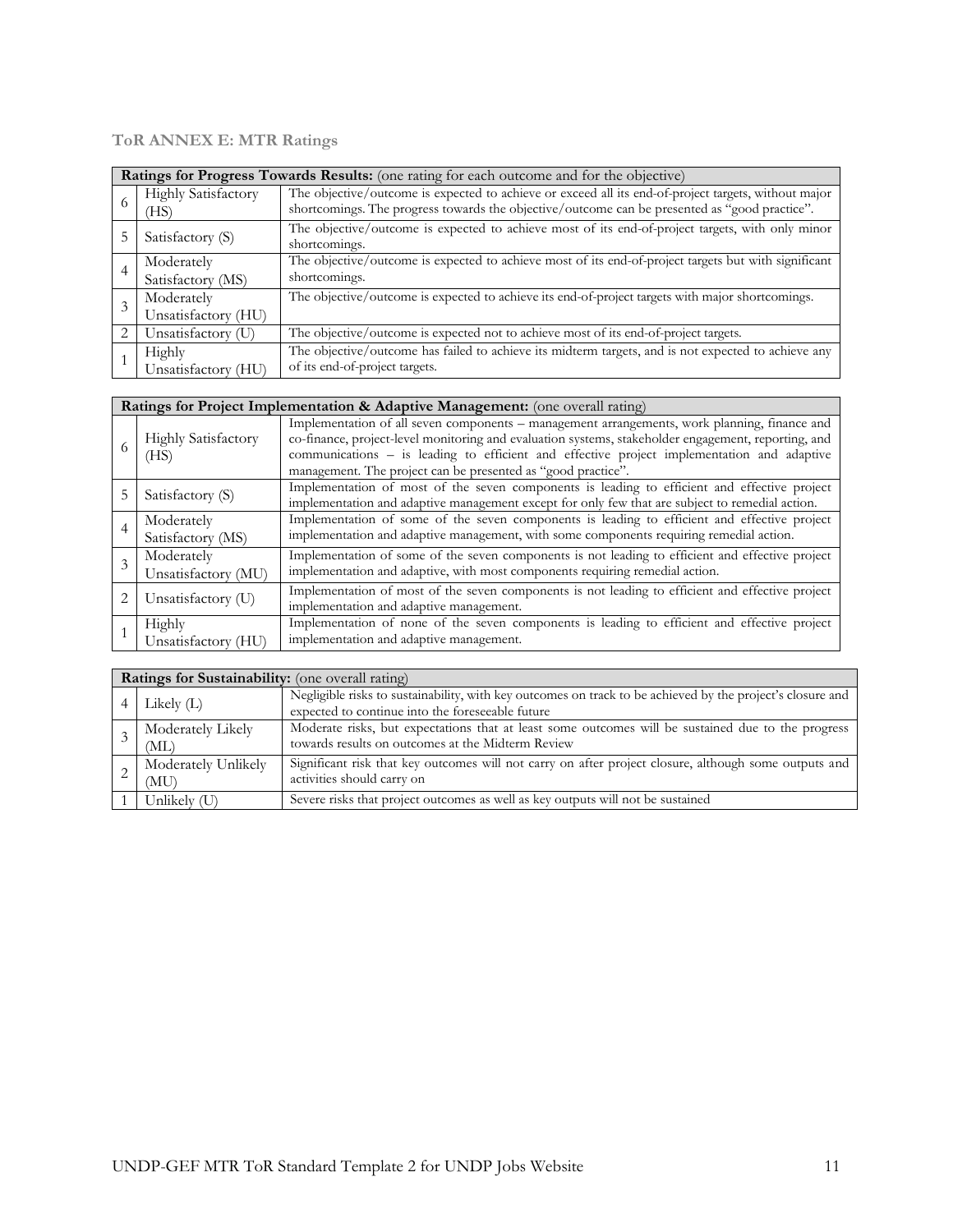#### **ToR ANNEX F: MTR Report Clearance Form** *(to be completed by the Commissioning Unit and UNDP-GEF RTA and included in the final document)*

| Midterm Review Report Reviewed and Cleared By: |  |  |  |  |
|------------------------------------------------|--|--|--|--|
| <b>Commissioning Unit</b>                      |  |  |  |  |
|                                                |  |  |  |  |
|                                                |  |  |  |  |
| <b>UNDP-GEF Regional Technical Advisor</b>     |  |  |  |  |
|                                                |  |  |  |  |
|                                                |  |  |  |  |